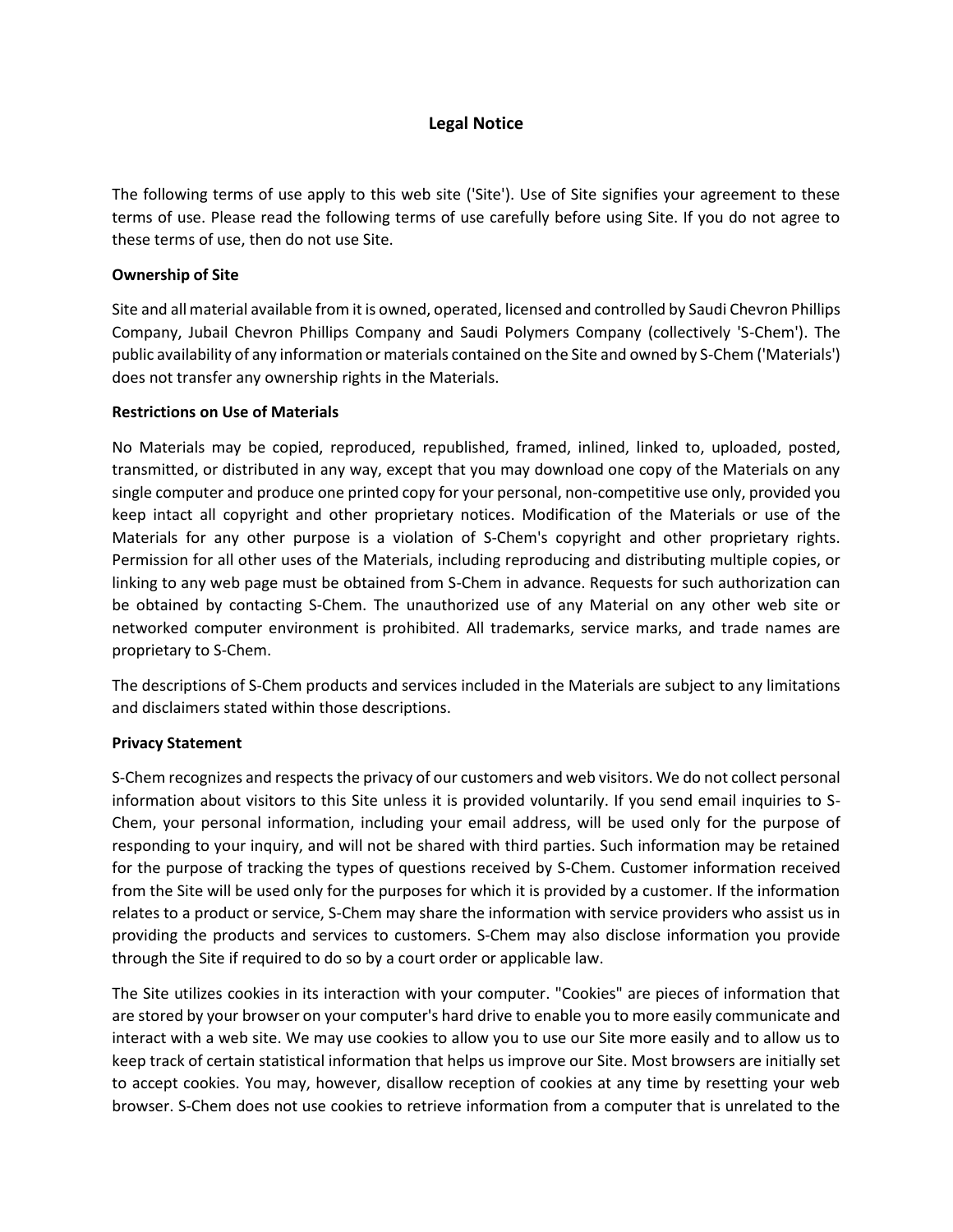Site or your interaction with the Site. The cookies used in the Site do not communicate personally identifiable information.

### **Information You Provide**

S-Chem does not accept or consider unsolicited ideas, including ideas for new promotions, products, technologies, or processes. You must not transmit any material to or through this site that you consider to be confidential or proprietary. Any material that you transmit to or through this Site will be considered non-confidential and non-proprietary. This policy serves to avoid potential misunderstandings or disputes regarding ownership of ideas. Except as expressly provided herein or in a separate written agreement between you and S-Chem, you give S-Chem an unrestricted, irrevocable, worldwide, royalty-free license to use, reproduce, display, publicly perform, transit and distribute any such information you provide without any obligation to compensate you.

### **Links To and From Other Web Sites**

This Site may contain links to other non-S-Chem web sites. These links are for informational purposes only. S-Chem is not responsible for the availability or content of these sites. Providing links to any site should not be interpreted as endorsement or approval by S-Chem of the organizations sponsoring the sites or their information, representations, products or services.

Linking to this Site from another web site is not permitted without the prior written approval of S-Chem, which may be withheld for any reason.

## **Site Security**

- You agree to use the Site only for lawful purposes, and not to misrepresent your identity or affiliation. You are prohibited from violating, or attempting to violate, the security of this Site. Any such violations may result in criminal and/or civil penalties against you. We will investigate any alleged or suspected violations and if a criminal violation is suspected, we will cooperate with law enforcement agencies in their investigations. Violations of the security of the site include without limitation:
- logging into or attempting to log into a server or account that you are not authorized to access;
- accessing data or taking any action to obtain data, information or services not intended for you or your use;
- attempting to probe, scan or test the vulnerability of any system or network;
- ampering, hacking, modifying or otherwise circumventing or breaching security or authentication measures;
- transmitting material that contains viruses, Trojan horses, worms, time bombs, cancelbots, corrupted files or other computer programming routines or engines or engage in conduct that could damage, disrupt or otherwise impair or interfere with a computer's functionality or the operation of the Site
- modifying any of the Material.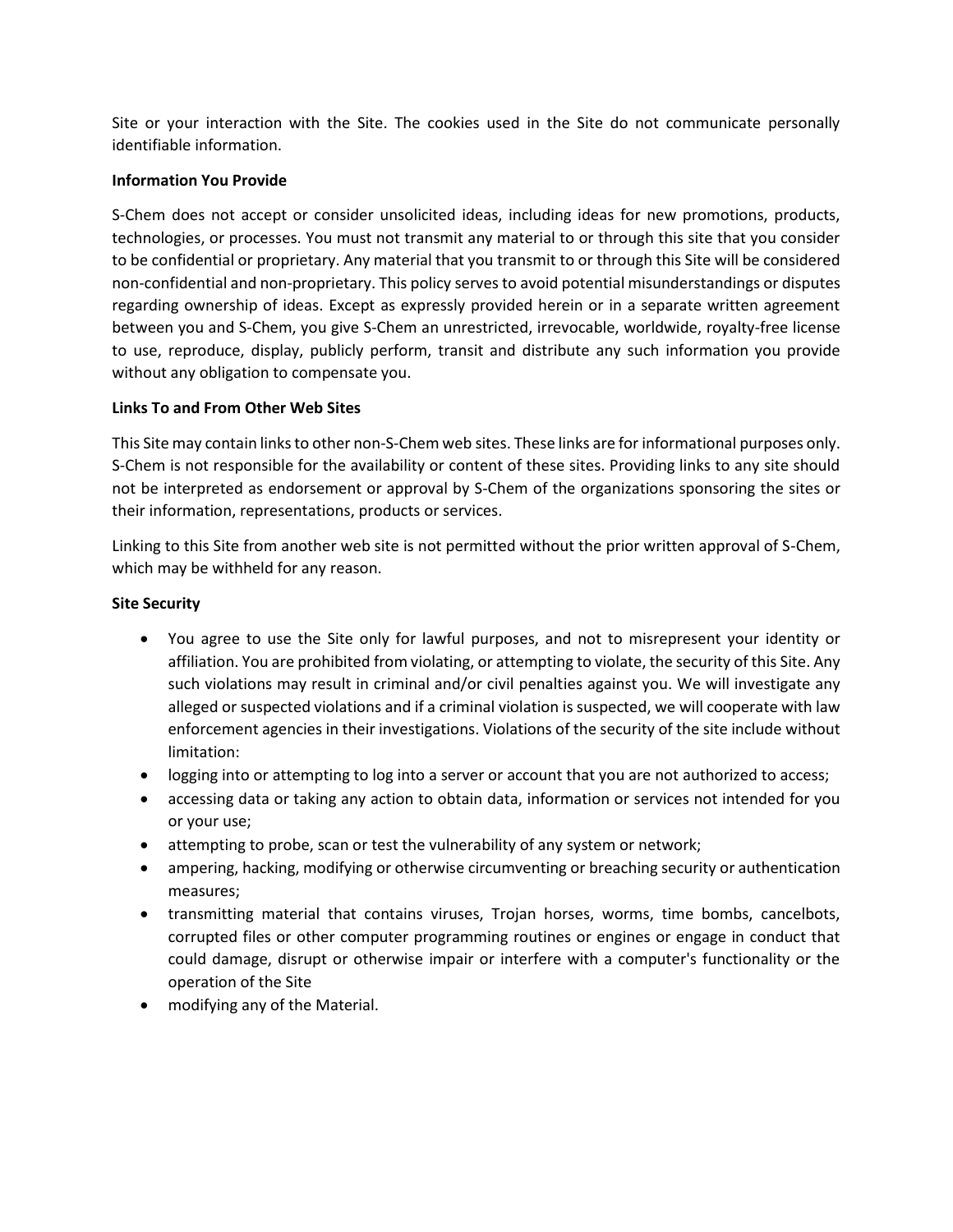• Areas of the Site may be restricted and may contain additional terms and conditions for your use. If you are authorized to access such restricted areas, you agree to comply with any such additional terms and conditions.

## **Termination**

S-Chem may modify, restrict, or terminate your ability to utilize the Site at any time, in S-Chem's sole discretion. Your right to access the Site and the Materials are conditioned upon your complying with these terms of use and applicable law. If you fail to comply with any term or provision of these terms of use, or if you do not comply with applicable law in using the Site or Materials, your right to access will immediately and automatically terminate without further notice from S-Chem, and any further access by you will be an unauthorized trespass if S-Chem's property. Upon termination of your right to access, you must destroy all Materials obtained from this Site S-Chem and all copies thereof, whether made under the terms of this agreement or otherwise. S-Chem reserves the right to deny access to any web visitor in its sole discretion.

## **Disclaimer**

THE MATERIALS IN THIS SITE ARE PROVIDED "AS IS" AND WITHOUT WARRANTIES OF ANY KIND EITHER EXPRESS OR IMPLIED. TO THE FULLEST EXTENT PERMISSIBLE PURSUANT TO APPLICABLE LAW, S-CHEM DISCLAIMS ALL WARRANTIES, EXPRESS OR IMPLIED, INCLUDING, BUT NOT LIMITED TO, IMPLIED WARRANTIES OF MERCHANTABILITY AND FITNESS FOR A PARTICULAR PURPOSE. S-CHEM DOES NOT WARRANT THAT THE FUNCTIONS CONTAINED IN THE MATERIALS WILL BE UNINTERRUPTED OR ERROR-FREE, THAT DEFECTS WILL BE CORRECTED, OR THAT THIS SITE OR THE SERVER THAT MAKES IT AVAILABLE ARE FREE OF VIRUSES OR OTHER HARMFUL COMPONENTS. S-CHEM DOES NOT WARRANT OR MAKE ANY REPRESENTATIONS REGARDING THE USE OR THE RESULTS OF THE USE OF THE MATERIALS IN THIS SITE IN TERMS OF THEIR CORRECTNESS, ACCURACY, RELIABILITY, CURRENCY, COMPLETENESS, OR OTHERWISE. YOU (AND NOT S-CHEM) ASSUME THE ENTIRE COST OF ALL NECESSARY SERVICING, REPAIR OR CORRECTION. APPLICABLE LAW MAY NOT ALLOW THE EXCLUSION OF IMPLIED WARRANTIES, SO THE ABOVE EXCLUSION MAY NOT APPLY TO YOU.

Any Technical Information contained in this Site is provided for convenience only, without any warranty or guarantee of any kind, either express or implied; furthermore, no party should rely on any such Technical Information without prior independent verification. "Technical Information" includes any technical advice, recommendations, testing, or analysis, including, without limitation, information as it may relate to the selection of a product for a specific use and application.

### **Limitation of Liability**

Under no circumstances, including, but not limited to, S-Chem's own negligence, shall S-Chem be liable for any special or consequential damages that result from the use of, or the inability to use, the Materials or the Site, even if S-Chem or a S-Chem authorized representative has been advised of the possibility of such damages. Applicable law may not allow the limitation or exclusion of liability or incidental or consequential damages, so the above limitation or exclusion may not apply to you. In no event shall S-Chem's total liability to you for all damages, losses, and causes of action (whether in contract, tort (including, but not limited to, negligence) or otherwise) exceed the amount paid by you, if any, for accessing this Site.